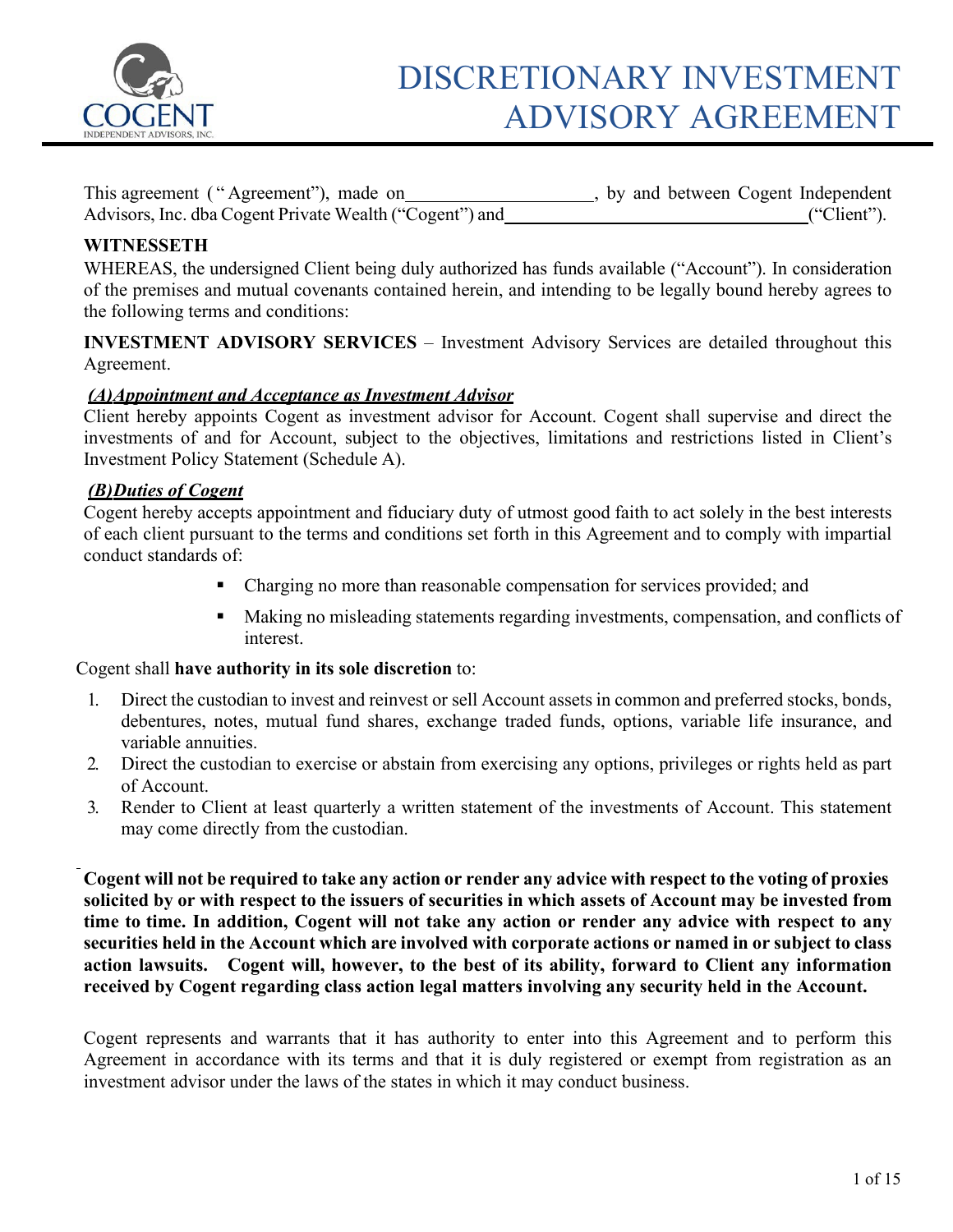## *(C) Duties of Client*

Client agrees to:

- 1. Notify Cogent of a change in life status including but not limited to, employment, retirement, marital status, or household.
- 2. Promptly notify Cogent in writing of any changes to its investment policy, and any changes to the restrictions or limitations applicable to Account, and to provide Cogent with prior written notice of any changes in the identity of persons authorized to act on behalf of Client with respect to Account.
- 3. Execute any and all agreements, including limited powers of attorney, necessary or appropriate to enable Cogent to perform its investment advisory services hereunder.
- 4. Cause the custodian to pay all Account charges and fees, including but not limited to brokerage commissions and taxes, and, if elected by Client in Schedule C, investment advisory fees. Client may elect to pay advisory fees by check or credit card.
- 5. If Account is a fund or plan subject to ERISA, Client represents that either (i) its fidelity bond currently includes Cogent as investment advisor to the extent required by applicable law or (ii) Client will promptly cause its fidelity bond to be amended to include Cogent as investment advisor to the extent required by applicable law. Client has furnished or agrees to furnish promptly to Cogent evidence of such bonding.
- 6. Client hereby agrees to immediately notify Adviser of any instructions, directions, or orders, including withdrawal requests, made by the Client directly to the custodian. Client further agrees and understands that Adviser shall not be liable for any losses incurred by the Client and/or the Client's Account by reason of any instructions, directions or orders made by the Client directly to the custodian.

Client agrees that Cogent is not liable for any losses incurred by Client in the event Client does not accurately and truthfully communicate to Cogent, in a timely manner, in writing, any of the items stated above.

## *(D) Custodian*

Cogent has relationships with the custodian(s) to streamline the delivery of advisory services. Cogent may receive certain administrative benefits from the custodian that enable Cogent to provide Client with advisory services. Under no circumstances will Cogent act as custodian for Account or have possession of any portion of the cash or investments of Account, except for authorized fee withdrawal in the case when Client elects to have advisory fees deducted from their account(s) in Schedule C.

## *(E)Directed Brokerage*

Directed Brokerage occurs when Client directs Cogent to advise on assets not held with one of Cogent's preferred custodians. Cogent does not provide discretionary advisory services using a Directed Brokerage arrangement, except for some employer sponsored plans while Client is still an employee of the sponsoring employer.

## *(F)Services to Other Clients*

This Agreement is for non-exclusive Advisory services. It is understood that Cogent performs required duties for other clients. Client agrees that Cogent may give advice and act in the performance of its duties with respect to any of its other clientswhich may differ with the advice given or action taken with respect to Account, so long as it is Cogent's policy, to the extent practical, to allocate investment opportunities to Account over a period on a fairand equitable basisrelative to other clients. Nothing in this Agreementshall be deemed to confer upon Cogentany obligation to acquire for Account a position in any security which Cogent, its principals or employees may acquire for its or their own accounts or for Account of any other client, if in the sole and absolute discretion of Cogent it is not for any reason practical or desirable to acquire a position in such security for Account. Cogent shall not be held responsible for any loss incurred by reason of any act or omission of the custodian for Account.

## *(G) Fees*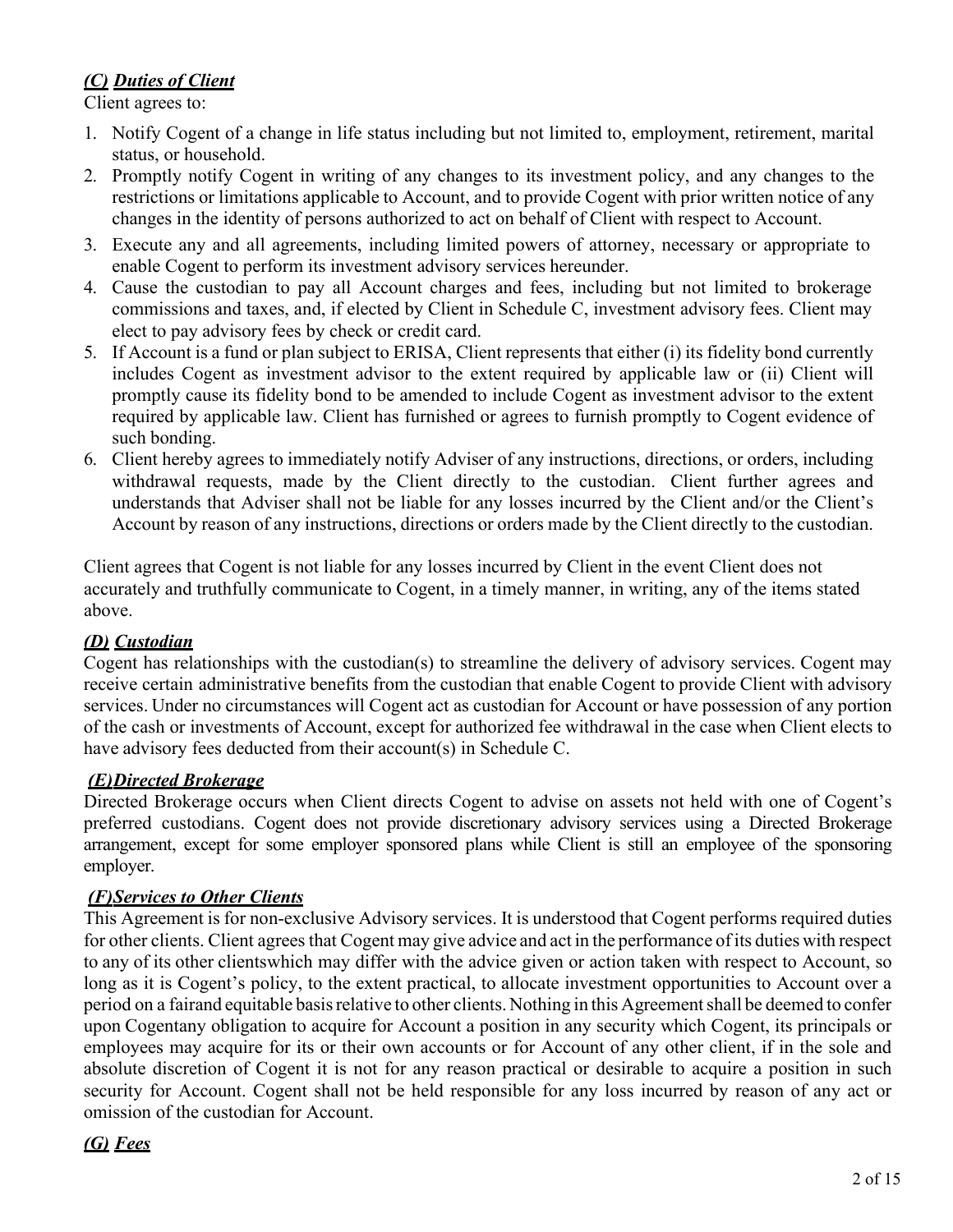Client agrees to pay to Cogent an annual investment advisory fee, payable quarterly and in advance. The fee will be calculated based on the total market value of assets in Account(s) managed by Cogent at quarter-end, plus pro rata fees on unbilled deposits occurring during the previous quarter and minus previously billed assets withdrawn during the previous quarter on a pro rata basis, pursuant to the fee agreed to in Schedule D. Assets exempted from billing under "Securities Exempt from Billing" in Schedule A will be excluded from billing. Quarterly fees are calculated the last business day of the prior quarter. In the event of termination of Account, Client will be entitled to a pro rata refund for the days service was not provided in the final quarter. Typically, fees for private investments will be charged pursuant to the fee agreed to in Schedule D. Any private investment not having at least quarterly access to redeem some or all the investment is considered illiquid and will be charged a reduced annual advisory fee of no more than 0.25% of most recent asset value. The sponsor of the investment may transfer advisory fees from the client's private placement account to an account held at a qualified custodian, fees may be direct debited from a designated client account to facilitate billing, or client may pay fees separately via check, credit card or bank account.

In computing the market value of any investment of Account, each security listed on any national securities exchange or otherwise subject to current last-sale reporting shall be valued at the last sale price on the valuation date. Such securities which are not traded nor subject to last-sale reporting shall be valued at the latest available bid price reflected by quotations furnished to Cogent by such sources as it may deem appropriate. Any other security shall be valued in such manner as shall be determined in good faith by Cogent to reflect its fair market value.

If so designated by Client in Schedule C, the investment advisory fee will be billed to Client who may elect to pay said advisory fee by check or credit card upon presentment of the quarterly invoice; otherwise the said advisory fee will be billed directly to Client's account at the custodian. In either case, an informational copy of the invoice will be furnished to Client disclosing the amount of the fee, the value of Client's assets upon which the fee is based, and the specific way the fee is calculated. It is Client's responsibility to verify the accuracy of the fee calculation and to notify Cogent of any discrepancy. Lower fees for comparable services may be available from other sources. Cogent will not be compensated based on a share of capital gains or capital appreciation of the assets in Account.

When advisory fees are automatically deducted from Account by the custodian with direct deduction:

- Cogent will provide Client with an invoice prior to instructing the custodian to deduct the fee stating the amount of the fee, the formula used to calculate the fee, the amount of assets under management the fee is based on, and the time period covered by the fee;
- Obtain written authorization signed by Client allowing the fees to be deducted; and
- Client will receive quarterly statements directly from the custodian which disclose the fees deducted.

## *(H) Duration and Termination*

This Agreement shall become effective on the date written above and shall continue in effect until terminated by either party. Notice of termination given by either party shall be deemed to be effective forthwith and Client's obligation to Cogent shall thereupon be prorated to the date of termination. Upon termination by either party, Client immediately shall be free to act alone or engage another advisor. No assignment of this Agreement by Cogent shall be effective without the prior written consent of Client. Client may terminate Agreement within five  $(5)$  business days of signing, without penalty, and a full refund. After five (5) business days, Client will be entitled to a pro rata refund for the days service was not provided in the final quarter. Sections I, J, L, and M of this Agreement shall survive any termination hereof. The death, disability or incompetency of Client will not terminate or alter the terms of this Agreement. Notwithstanding the foregoing, Client's personal representative, guardian, attorney-in-fact or such other duly authorized representative may terminate this Agreement upon written notice to Cogent.

## *(I) Confidentiality*

Cogent agrees that all information concerning the financial affairs of Client shall be treated as confidential and shall not be disclosed to third parties without prior authorization of Client, except as required by law.

### *(J) Title to Assets*

Except to the extent Client has notified, or in the future notifies, Cogent in writing, Client represents that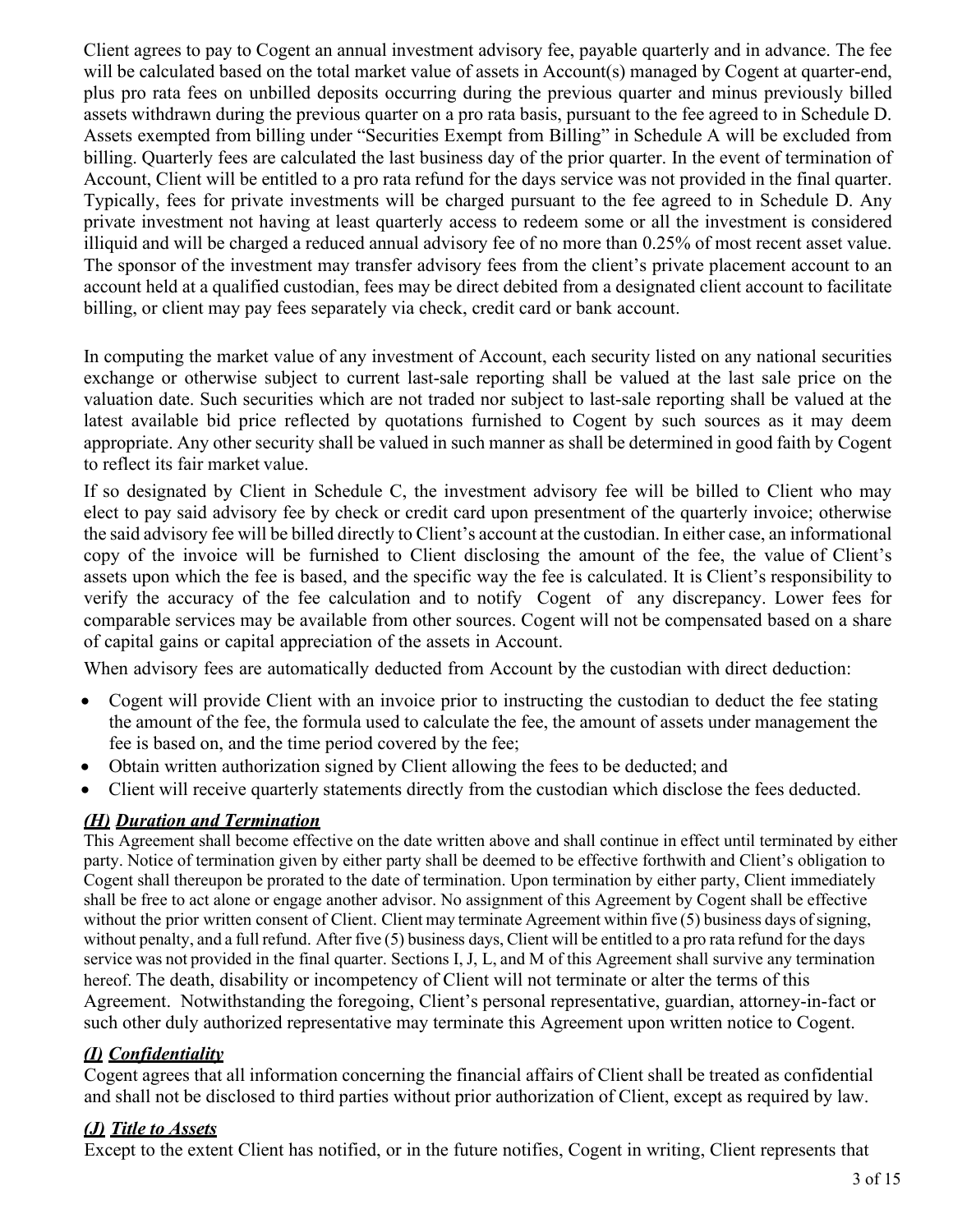assets in Account belong to Client free and clear of any liens or encumbrances.

## *(K) Market Conditions*

Client acknowledges that Cogent's past performance and advice regarding Client's Account cannot guarantee future results. Client investments can appreciate or depreciate. Cogent does not guarantee or warranty that services offered will result in profit. Notwithstanding anything else in this Agreement to the contrary, it is understood that the investment made involves a degree of risk and that Cogent makes no assurance of an Account receiving any return on an investment and that an investment may lose money including the complete loss of principal. Adviser does not guarantee the future performance of the Assets or any specific level of performance, the success of any investment decision or strategy that Cogent may use, or the success of Cogent's overall management of the Assets. Client understands that investment decisions made for Client's Assets by Cogent are subject to various market, currency, economic, political, and business risks, and that those investment decisions will not always be profitable.

## *(L) Notices*

All notices and other communications contemplated by this agreement shall be deemed duly given if it is transmitted to Cogent at:

> Cogent Independent Advisors, Inc. 19501 East Mainstreet Ave Ste 200 Parker, CO 80138 303-835-9006

## *(M)Governing Law*

The validity of this Agreement and the rights and liabilities of the parties hereunder shall be determined in accordance with the laws of the state of Client's domicile, except to the extent preempted by ERISA.

Notwithstanding the foregoing, nothing contained in the preceding paragraph or elsewhere in this Agreement shall constitute a waiver by Client of any of its legal rights under applicable state and federal securities laws or any other laws whose applicability is not permitted to be contractually waived.

## *(N) Captions*

The section headings of this Agreement are inserted for convenience of reference only and shall not affect the interpretation of this Agreement.

## *(O)Brochure and Privacy Notice*

Client acknowledges receipt of the Privacy Policy and Form ADV Part 2A & 2B of Cogent. If Form ADV Part2A & 2B was not delivered to Client at least 48 hours prior to Client entering into any written advisory contract with Cogent, then Client has the right to terminate the contract without penalty within five (5) business days after entering into the contract. For the purposes of this provision, a contract is considered entered into when all parties to the contract have signed the contract, otherwise signified their acceptance, any other provisions of this contract notwithstanding.

Client Initials Date Co-Client Initials Date

Client agrees to have documents delivered via electronic communication. Electronic communication may

be in the form of an email or by posting documents to an online vault Client has electronic access to. To the extent electronic communication is done by email, send documents to the following email address(es):

 $\mathcal{L}_\mathcal{L} = \{ \mathcal{L}_\mathcal{L} = \{ \mathcal{L}_\mathcal{L} = \{ \mathcal{L}_\mathcal{L} = \{ \mathcal{L}_\mathcal{L} = \{ \mathcal{L}_\mathcal{L} = \{ \mathcal{L}_\mathcal{L} = \{ \mathcal{L}_\mathcal{L} = \{ \mathcal{L}_\mathcal{L} = \{ \mathcal{L}_\mathcal{L} = \{ \mathcal{L}_\mathcal{L} = \{ \mathcal{L}_\mathcal{L} = \{ \mathcal{L}_\mathcal{L} = \{ \mathcal{L}_\mathcal{L} = \{ \mathcal{L}_\mathcal{$ 

Documents to be delivered via electronic communication include, but are not limited to, the following: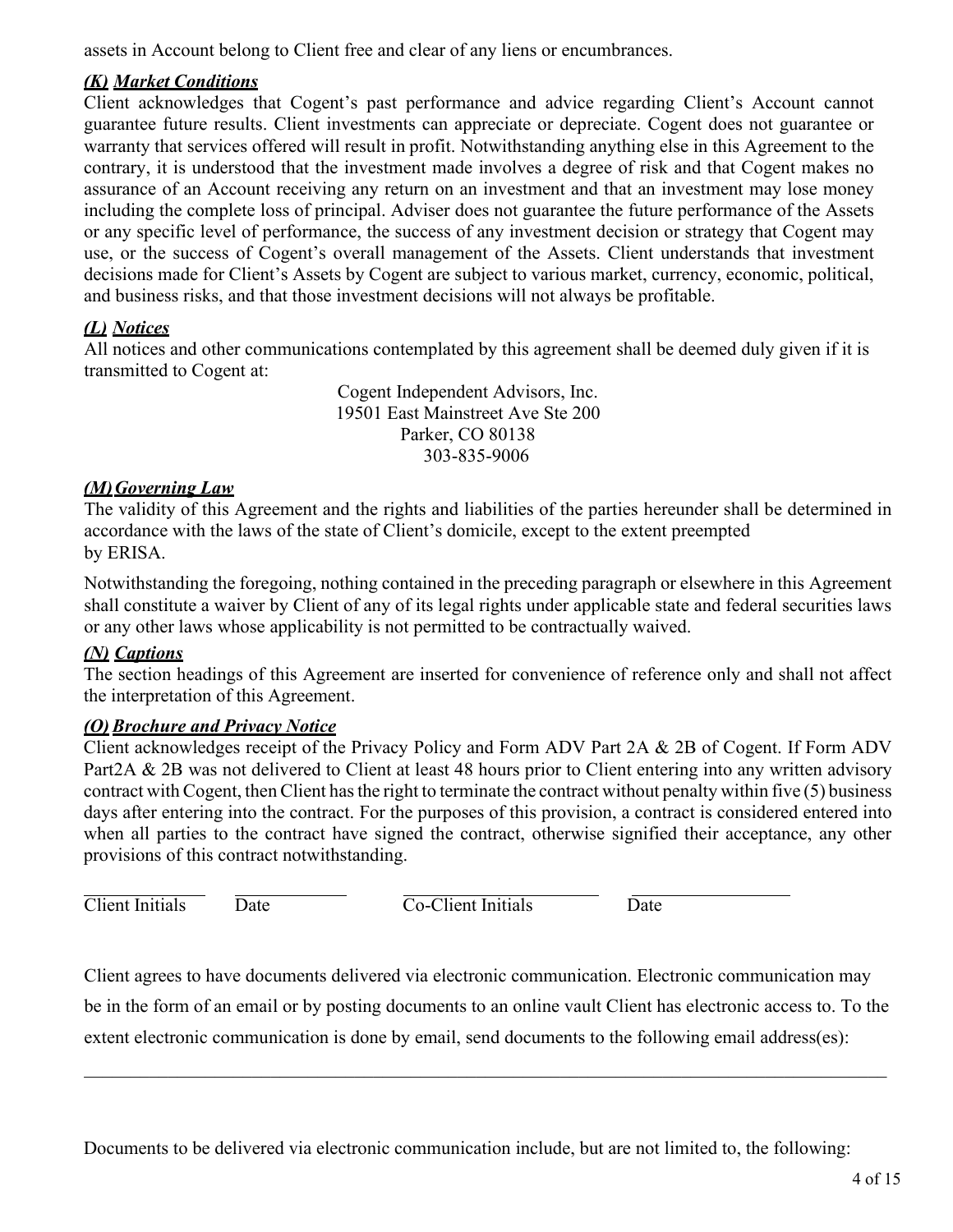- 
- Initial Delivery of Form ADV Part 2 Annual Delivery of Form ADV Part 2
- 
- 
- Initial Delivery of Privacy Policy Annual Delivery of Privacy Policy
	-
- Client Profile Form Client Contract (agreement with Cogent)
- Trusted Contact Form Any additional required forms

**Email Address Certification.** You certify that the email address you provided above is a functioning email address; owned and maintained by you or your agent on your behalf, and that all electronic communications of reports sent to the email address shall be accessible by you. You agree to notify usin writing, of any change in the email address.

## Entire Agreement and Amendment

This Agreement (including Account Specific Schedules A-D listed below) contains the entire Agreement and understanding of the parties with respect to the subject matter hereof and supersedes all prior written and oral agreements and understandings with respect hereto. This Agreement may only be amended or modified, and the terms hereof may only be waived, by a writing signed by all parties hereto or in the case of a waiver, by the party entitled to the benefit of the terms being waived.

## **Account Specific Schedules (One Per Account)**

|            | Schedule A Client's Written Investment Policy |
|------------|-----------------------------------------------|
| Schedule B | Identification of Authorized Persons          |
| Schedule C | Fee Payment Method                            |
| Schedule D | Schedule of Fees                              |

IN WITNESS WHEREOF, the parties hereto have executed this Agreement as of the date first above written,

## **Cogent Independent Advisors, Inc.**

 $\mathrm{By:}\_$ 

Kristopher L. Schnell, President

## **CLIENT DATA AND SIGNATURES**

**Client Address: \_\_\_\_\_\_\_\_\_\_\_\_\_\_\_\_\_\_\_\_\_\_\_\_\_\_\_\_\_\_\_\_\_\_\_\_\_\_\_\_\_\_\_\_\_\_\_\_\_\_\_\_\_\_\_\_\_\_\_\_\_\_\_\_\_\_**

**Client** Name

**Client** Signature Date

**Co-Client** Name

**Co-Client** Signature Date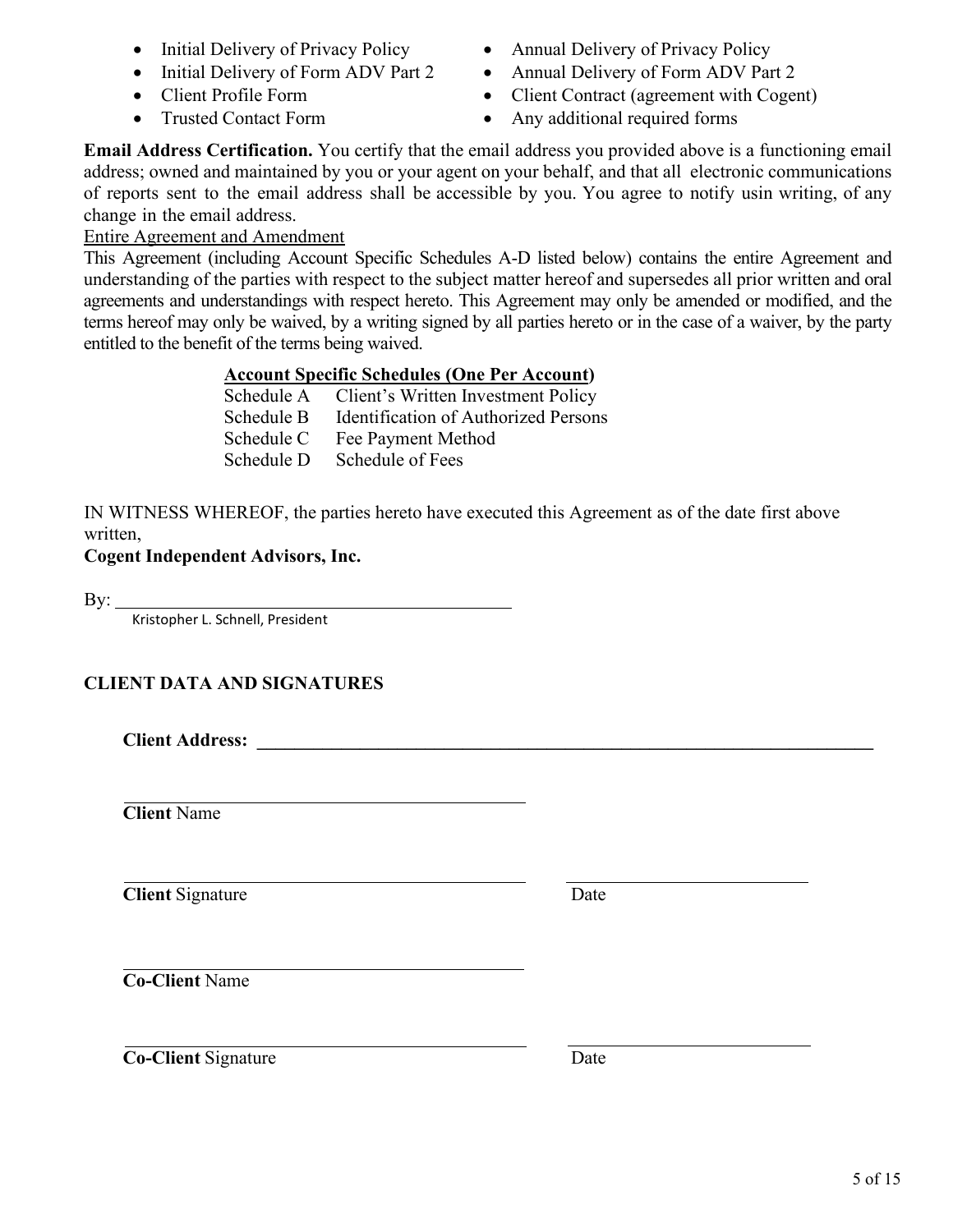| <b>Registration:</b> |  |
|----------------------|--|

Description:

## **SCHEDULE A-1**

### **Client's Written Investment Policy:**

Investment Objectives:

Securities Exempt from Billing:

Date of Schedule:

### **SCHEDULE B-1**

### **Identification of Authorized Person(s) (Other Than Advisor):**

**Client(s) with Ownership:**\_\_\_\_\_\_\_\_\_\_\_\_\_\_\_\_\_\_\_\_\_\_\_\_\_\_\_\_\_\_\_\_\_\_\_\_

The following persons are authorized to act on behalf of Client with respect to Account. Client will provide Cogent with prior written notice of any changes to authorized persons.

Name(s):

# **SCHEDULE C-1**

**Fee Payment Method (Choose One): Advisory Fees Directly Deducted from Custodian**

**Advisory Fees Paid via Check, Credit Card or Bank Transfer**

### **SCHEDULE D-1**

### **Schedule of Fees**

#### *Managed by Cogent:*

Fees are based on the value of the assets held in each account on the last day of the prior quarter in accordance with Item G of the Agreement. The annual fee is negotiable and may be reduced forcombined household accounts. Custodial fees, if any, are charged separately by the custodian. Lower fees for comparable services may be available from other sources.

| <b>Client Assets Under Management</b> | <b>Annual</b> % Fee          |                              |  |
|---------------------------------------|------------------------------|------------------------------|--|
|                                       | <b>Standard Fee Schedule</b> | <b>Fee to Charge Account</b> |  |
| $$100,000 - $250,000$                 | $1.50\%$                     |                              |  |
| $$250,000 - $500,000$                 | $1.25\%$                     |                              |  |
| $$500,000 - $1,000,000$               | $1.00\%$                     |                              |  |
| Over \$1,000,000                      | $0.80\%$                     |                              |  |

### **SCHEDULE D-1A: FEES FOR ILLIQUID PRIVATE INVESTMENTS (Check Box If Applicable)**

This account contains illiquid (investments not having *at least quarterly access* to redeem some or all the investment) private investments. Name of investment(s):

Typically, fees for private investments will be charged according to the fee schedule as noted above. Any private investment not having at least quarterly access to redeem some or all the investment is considered illiquid and will be charged a reduced annual advisory fee of no more than 0.25% of most recent asset value. The sponsor of the investment may transfer advisory fees from the client's private placement account to an account held at a qualified custodian, fees may be direct debited from a designated client account to facilitate billing, or client may pay fees separately via check, credit card or bank account.

**The feesfor illiquid private investmentslisted above will be \_\_\_\_\_\_\_\_\_% annually.**

#### **Client authorizes fees for illiquid private investments to be paid from:**

 $\Box$  . The contract of the contract of the contract of the contract of the contract of the contract of the contract of the contract of the contract of the contract of the contract of the contract of the contract of the co

 $\Box$  Sponsor  $\Box$  Directed Debited from Custodian

 $\Box$  By other means:  $\Box$ 

### **Client Acceptance of Schedules A1-D1: By initialing below, client agrees to the above fee schedule.**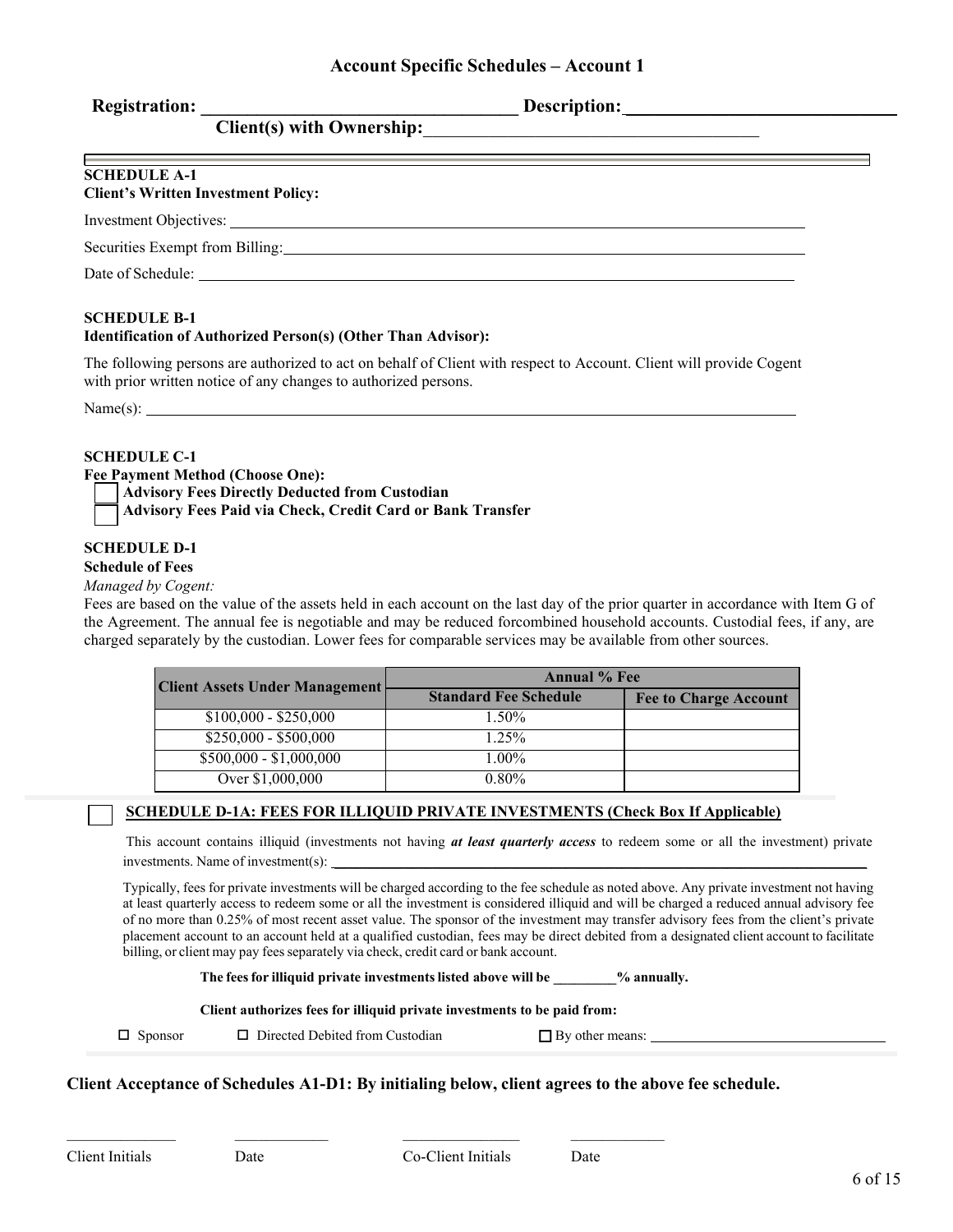| <b>Registration:</b> |  |
|----------------------|--|
|                      |  |

**Registration: \_\_\_\_\_\_\_\_\_\_\_\_\_\_\_\_\_\_\_\_\_\_\_\_\_\_\_\_\_\_\_\_\_\_ Description:** \_\_\_\_\_\_\_\_\_\_\_\_\_\_\_\_\_\_\_\_\_\_\_\_\_\_\_\_\_

| <b>SCHEDULE A-2</b><br><b>Client's Written Investment Policy:</b> |  |
|-------------------------------------------------------------------|--|
| Investment Objectives:                                            |  |
| Securities Exempt from Billing:                                   |  |
| Date of Schedule:                                                 |  |

**SCHEDULE B-2**

### **Identification of Authorized Person(s) (Other Than Advisor):**

**Client(s) with Ownership:**\_\_\_\_\_\_\_\_\_\_\_\_\_\_\_\_\_\_\_\_\_\_\_\_\_\_\_\_\_\_\_\_\_\_\_\_

The following persons are authorized to act on behalf of Client with respect to Account. Client will provide Cogent with prior written notice of any changes to authorized persons.

Name(s):

### **SCHEDULE C-2**

**Fee Payment Method (Choose One):** 

**Advisory Fees Directly Deducted from Custodian**

**Advisory Fees Paid via Check, Credit Card or Bank Transfer**

### **SCHEDULE D-2**

### **Schedule of Fees**

#### *Managed by Cogent:*

Fees are based on the value of the assets held in each account on the last day of the prior quarter in accordance with Item G of the Agreement. The annual fee is negotiable and may be reduced forcombined household accounts. Custodial fees, if any, are charged separately by the custodian. Lower fees for comparable services may be available from other sources.

| <b>Client Assets Under Management</b> | <b>Annual</b> % Fee          |                              |
|---------------------------------------|------------------------------|------------------------------|
|                                       | <b>Standard Fee Schedule</b> | <b>Fee to Charge Account</b> |
| $$100,000 - $250,000$                 | $1.50\%$                     |                              |
| $$250,000 - $500,000$                 | $1.25\%$                     |                              |
| $$500,000 - $1,000,000$               | $1.00\%$                     |                              |
| Over \$1,000,000                      | $0.80\%$                     |                              |

### **SCHEDULE D-2A: FEES FOR ILLIQUID PRIVATE INVESTMENTS (Check Box If Applicable)**

This account contains illiquid (investments not having *at least quarterly access* to redeem some or all the investment) private investments. Name of investment(s):

Typically, fees for private investments will be charged according to the fee schedule as noted above. Any private investment not having at least quarterly access to redeem some or all the investment is considered illiquid and will be charged a reduced annual advisory fee of no more than 0.25% of most recent asset value. The sponsor of the investment may transfer advisory fees from the client's private placement account to an account held at a qualified custodian, fees may be direct debited from a designated client account to facilitate billing, or client may pay fees separately via check, credit card or bank account.

**The feesfor illiquid private investmentslisted above will be \_\_\_\_\_\_\_\_\_% annually.**

#### **Client authorizes fees for illiquid private investments to be paid from:**

\_\_\_\_\_\_\_\_\_\_\_\_\_\_ \_\_\_\_\_\_\_\_\_\_\_\_ \_\_\_\_\_\_\_\_\_\_\_\_\_\_\_ \_\_\_\_\_\_\_\_\_\_\_\_

 $\Box$  Sponsor  $\Box$  Directed Debited from Custodian

 $\Box$  By other means:

#### **Client Acceptance of Schedules A2-D2: By initialing below, client agrees to the above fee schedule.**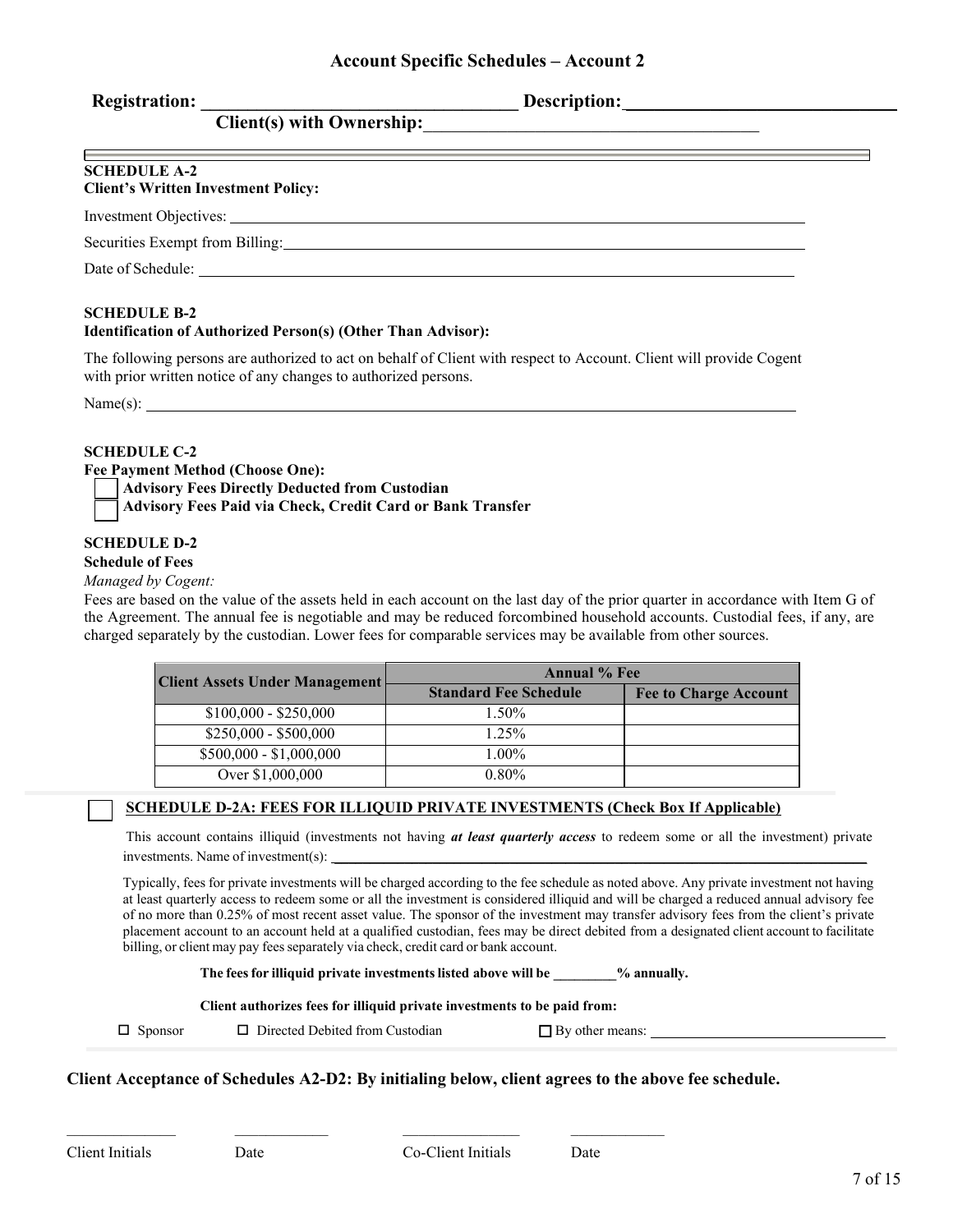|  | <b>Registration:</b> |  |
|--|----------------------|--|
|  |                      |  |

**Registration: \_\_\_\_\_\_\_\_\_\_\_\_\_\_\_\_\_\_\_\_\_\_\_\_\_\_\_\_\_\_\_\_\_\_ Description:** \_\_\_\_\_\_\_\_\_\_\_\_\_\_\_\_\_\_\_\_\_\_\_\_\_\_\_\_\_

| <b>SCHEDULE A-3</b><br><b>Client's Written Investment Policy:</b> |  |
|-------------------------------------------------------------------|--|
|                                                                   |  |
| Securities Exempt from Billing:                                   |  |
| Date of Schedule:                                                 |  |

### **SCHEDULE B-3**

### **Identification of Authorized Person(s) (Other Than Advisor):**

**Client(s) with Ownership:**\_\_\_\_\_\_\_\_\_\_\_\_\_\_\_\_\_\_\_\_\_\_\_\_\_\_\_\_\_\_\_\_\_\_\_\_

The following persons are authorized to act on behalf of Client with respect to Account. Client will provide Cogent with prior written notice of any changes to authorized persons.

 $Name(s): \_\_$ 

### **SCHEDULE C-3**

**Fee Payment Method (Choose One):** 

**Advisory Fees Directly Deducted from Custodian**

**Advisory Fees Paid via Check, Credit Card or Bank Transfer**

### **SCHEDULE D-3**

### **Schedule of Fees**

#### *Managed by Cogent:*

Fees are based on the value of the assets held in each account on the last day of the prior quarter in accordance with Item G of the Agreement. The annual fee is negotiable and may be reduced forcombined household accounts. Custodial fees, if any, are charged separately by the custodian. Lower fees for comparable services may be available from other sources.

| <b>Client Assets Under Management</b> | <b>Annual</b> % Fee          |                              |
|---------------------------------------|------------------------------|------------------------------|
|                                       | <b>Standard Fee Schedule</b> | <b>Fee to Charge Account</b> |
| $$100,000 - $250,000$                 | $1.50\%$                     |                              |
| $$250,000 - $500,000$                 | $1.25\%$                     |                              |
| $$500,000 - $1,000,000$               | $1.00\%$                     |                              |
| Over \$1,000,000                      | $0.80\%$                     |                              |

### **SCHEDULE D-3A: FEES FOR ILLIQUID PRIVATE INVESTMENTS (Check Box If Applicable)**

This account contains illiquid (investments not having *at least quarterly access* to redeem some or all the investment) private investments. Name of investment(s):

Typically, fees for private investments will be charged according to the fee schedule as noted above. Any private investment not having at least quarterly access to redeem some or all the investment is considered illiquid and will be charged a reduced annual advisory fee of no more than 0.25% of most recent asset value. The sponsor of the investment may transfer advisory fees from the client's private placement account to an account held at a qualified custodian, fees may be direct debited from a designated client account to facilitate billing, or client may pay fees separately via check, credit card or bank account.

**The feesfor illiquid private investmentslisted above will be \_\_\_\_\_\_\_\_\_% annually.**

#### **Client authorizes fees for illiquid private investments to be paid from:**

\_\_\_\_\_\_\_\_\_\_\_\_\_\_ \_\_\_\_\_\_\_\_\_\_\_\_ \_\_\_\_\_\_\_\_\_\_\_\_\_\_\_ \_\_\_\_\_\_\_\_\_\_\_\_

 $\Box$  Sponsor  $\Box$  Directed Debited from Custodian

 $\Box$  By other means:  $\Box$ 

#### **Client Acceptance of Schedules A3-D3: By initialing below, client agrees to the above fee schedule.**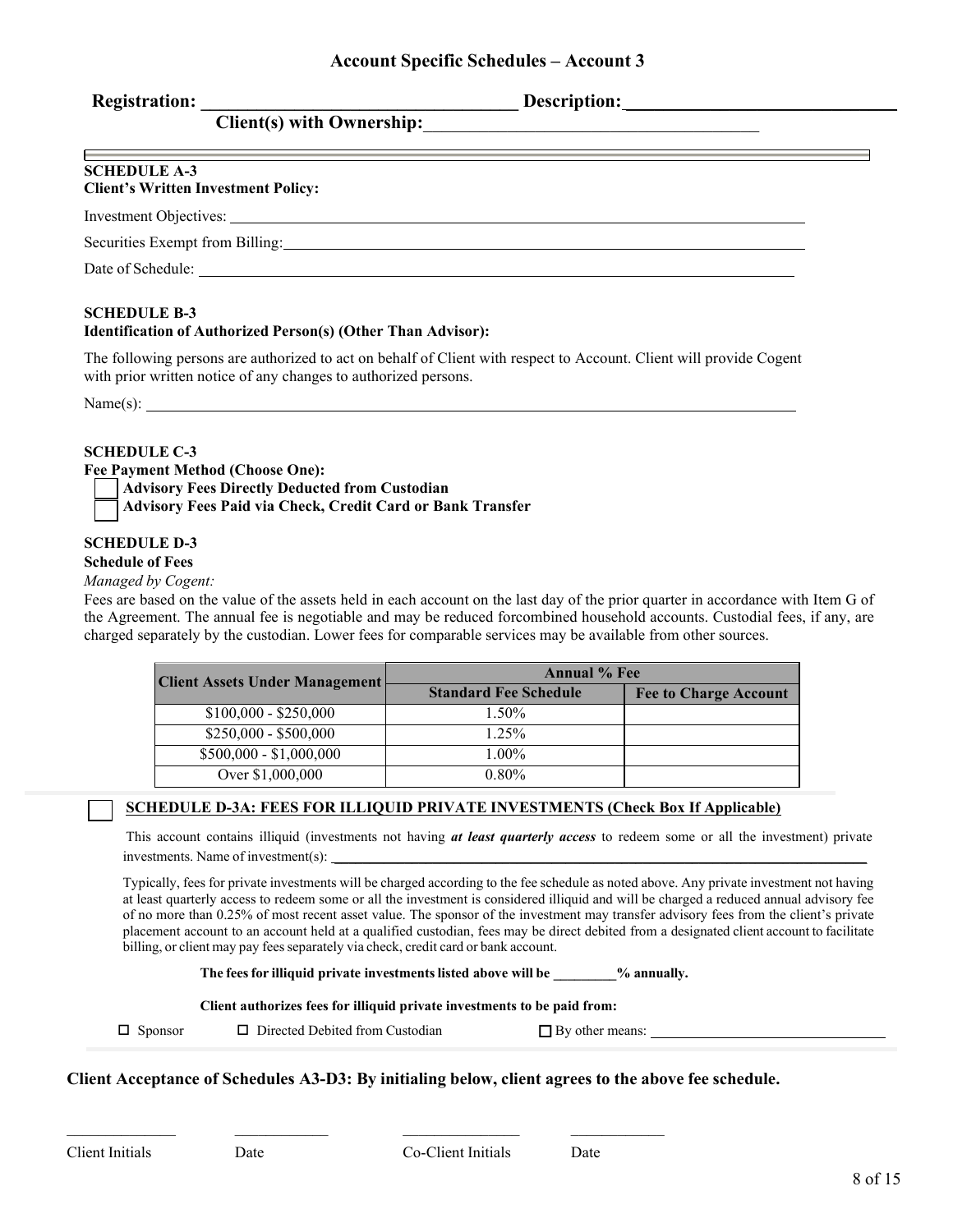| <b>Registration:</b> |  |
|----------------------|--|
|                      |  |

**Registration: \_\_\_\_\_\_\_\_\_\_\_\_\_\_\_\_\_\_\_\_\_\_\_\_\_\_\_\_\_\_\_\_\_\_ Description:** \_\_\_\_\_\_\_\_\_\_\_\_\_\_\_\_\_\_\_\_\_\_\_\_\_\_\_\_\_

| <b>SCHEDULE A-4</b><br><b>Client's Written Investment Policy:</b> |  |
|-------------------------------------------------------------------|--|
|                                                                   |  |
| Securities Exempt from Billing:                                   |  |
| Date of Schedule:                                                 |  |

### **SCHEDULE B-4**

### **Identification of Authorized Person(s) (Other Than Advisor):**

**Client(s) with Ownership:**\_\_\_\_\_\_\_\_\_\_\_\_\_\_\_\_\_\_\_\_\_\_\_\_\_\_\_\_\_\_\_\_\_\_\_\_

The following persons are authorized to act on behalf of Client with respect to Account. Client will provide Cogent with prior written notice of any changes to authorized persons.

Name(s):

### **SCHEDULE C-4**

**Fee Payment Method (Choose One):** 

**Advisory Fees Directly Deducted from Custodian**

**Advisory Fees Paid via Check, Credit Card or Bank Transfer**

### **SCHEDULE D-4**

#### **Schedule of Fees**

#### *Managed by Cogent:*

Fees are based on the value of the assets held in each account on the last day of the prior quarter in accordance with Item G of the Agreement. The annual fee is negotiable and may be reduced forcombined household accounts. Custodial fees, if any, are charged separately by the custodian. Lower fees for comparable services may be available from other sources.

| <b>Client Assets Under Management</b> | <b>Annual</b> % Fee          |                              |
|---------------------------------------|------------------------------|------------------------------|
|                                       | <b>Standard Fee Schedule</b> | <b>Fee to Charge Account</b> |
| $$100,000 - $250,000$                 | $1.50\%$                     |                              |
| $$250,000 - $500,000$                 | $1.25\%$                     |                              |
| $$500,000 - $1,000,000$               | $1.00\%$                     |                              |
| Over \$1,000,000                      | $0.80\%$                     |                              |

### **SCHEDULE D-4A: FEES FOR ILLIQUID PRIVATE INVESTMENTS (Check Box If Applicable)**

This account contains illiquid (investments not having *at least quarterly access* to redeem some or all the investment) private investments. Name of investment(s):

Typically, fees for private investments will be charged according to the fee schedule as noted above. Any private investment not having at least quarterly access to redeem some or all the investment is considered illiquid and will be charged a reduced annual advisory fee of no more than 0.25% of most recent asset value. The sponsor of the investment may transfer advisory fees from the client's private placement account to an account held at a qualified custodian, fees may be direct debited from a designated client account to facilitate billing, or client may pay fees separately via check, credit card or bank account.

**The feesfor illiquid private investmentslisted above will be \_\_\_\_\_\_\_\_\_% annually.**

#### **Client authorizes fees for illiquid private investments to be paid from:**

\_\_\_\_\_\_\_\_\_\_\_\_\_\_ \_\_\_\_\_\_\_\_\_\_\_\_ \_\_\_\_\_\_\_\_\_\_\_\_\_\_\_ \_\_\_\_\_\_\_\_\_\_\_\_

 $\Box$  Sponsor  $\Box$  Directed Debited from Custodian

 $\Box$  By other means:  $\Box$ 

### **Client Acceptance of Schedules A4-D4: By initialing below, client agrees to the above fee schedule.**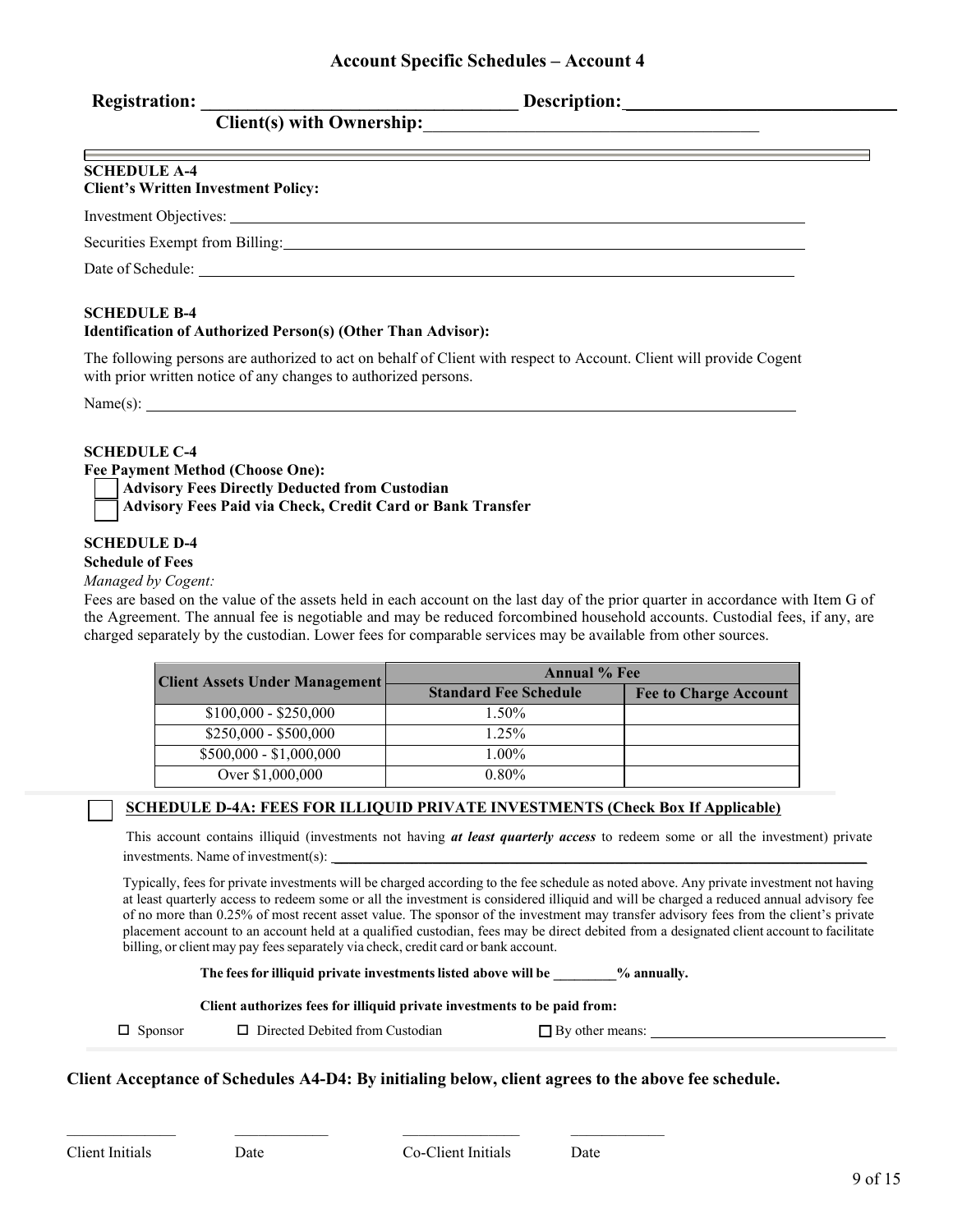|  | <b>Registration:</b> |  |
|--|----------------------|--|
|  |                      |  |

**Registration: \_\_\_\_\_\_\_\_\_\_\_\_\_\_\_\_\_\_\_\_\_\_\_\_\_\_\_\_\_\_\_\_\_\_ Description:** \_\_\_\_\_\_\_\_\_\_\_\_\_\_\_\_\_\_\_\_\_\_\_\_\_\_\_\_\_

| <b>SCHEDULE A-5</b><br><b>Client's Written Investment Policy:</b> |  |
|-------------------------------------------------------------------|--|
|                                                                   |  |
| Securities Exempt from Billing:                                   |  |
| Date of Schedule:                                                 |  |

### **SCHEDULE B-5**

### **Identification of Authorized Person(s) (Other Than Advisor):**

**Client(s) with Ownership:**\_\_\_\_\_\_\_\_\_\_\_\_\_\_\_\_\_\_\_\_\_\_\_\_\_\_\_\_\_\_\_\_\_\_\_\_

The following persons are authorized to act on behalf of Client with respect to Account. Client will provide Cogent with prior written notice of any changes to authorized persons.

 $Name(s): \_\_$ 

### **SCHEDULE C-5**

**Fee Payment Method (Choose One):** 

**Advisory Fees Directly Deducted from Custodian**

**Advisory Fees Paid via Check, Credit Card or Bank Transfer**

### **SCHEDULE D-5**

### **Schedule of Fees**

### *Managed by Cogent:*

Fees are based on the value of the assets held in each account on the last day of the prior quarter in accordance with Item G of the Agreement. The annual fee is negotiable and may be reduced forcombined household accounts. Custodial fees, if any, are charged separately by the custodian. Lower fees for comparable services may be available from other sources.

| <b>Client Assets Under Management</b> | <b>Annual % Fee</b>          |                              |
|---------------------------------------|------------------------------|------------------------------|
|                                       | <b>Standard Fee Schedule</b> | <b>Fee to Charge Account</b> |
| $$100,000 - $250,000$                 | $1.50\%$                     |                              |
| $$250,000 - $500,000$                 | $1.25\%$                     |                              |
| $$500,000 - $1,000,000$               | $1.00\%$                     |                              |
| Over \$1,000,000                      | $0.80\%$                     |                              |

### **SCHEDULE D-5A: FEES FOR ILLIQUID PRIVATE INVESTMENTS (Check Box If Applicable)**

This account contains illiquid (investments not having *at least quarterly access* to redeem some or all the investment) private investments. Name of investment(s):

Typically, fees for private investments will be charged according to the fee schedule as noted above. Any private investment not having at least quarterly access to redeem some or all the investment is considered illiquid and will be charged a reduced annual advisory fee of no more than 0.25% of most recent asset value. The sponsor of the investment may transfer advisory fees from the client's private placement account to an account held at a qualified custodian, fees may be direct debited from a designated client account to facilitate billing, or client may pay fees separately via check, credit card or bank account.

**The feesfor illiquid private investmentslisted above will be \_\_\_\_\_\_\_\_\_% annually.**

#### **Client authorizes fees for illiquid private investments to be paid from:**

\_\_\_\_\_\_\_\_\_\_\_\_\_\_ \_\_\_\_\_\_\_\_\_\_\_\_ \_\_\_\_\_\_\_\_\_\_\_\_\_\_\_ \_\_\_\_\_\_\_\_\_\_\_\_

 $\Box$  Sponsor  $\Box$  Directed Debited from Custodian

 $\Box$  By other means:  $\Box$ 

### **Client Acceptance of Schedules A5-D5: By initialing below, client agrees to the above fee schedule.**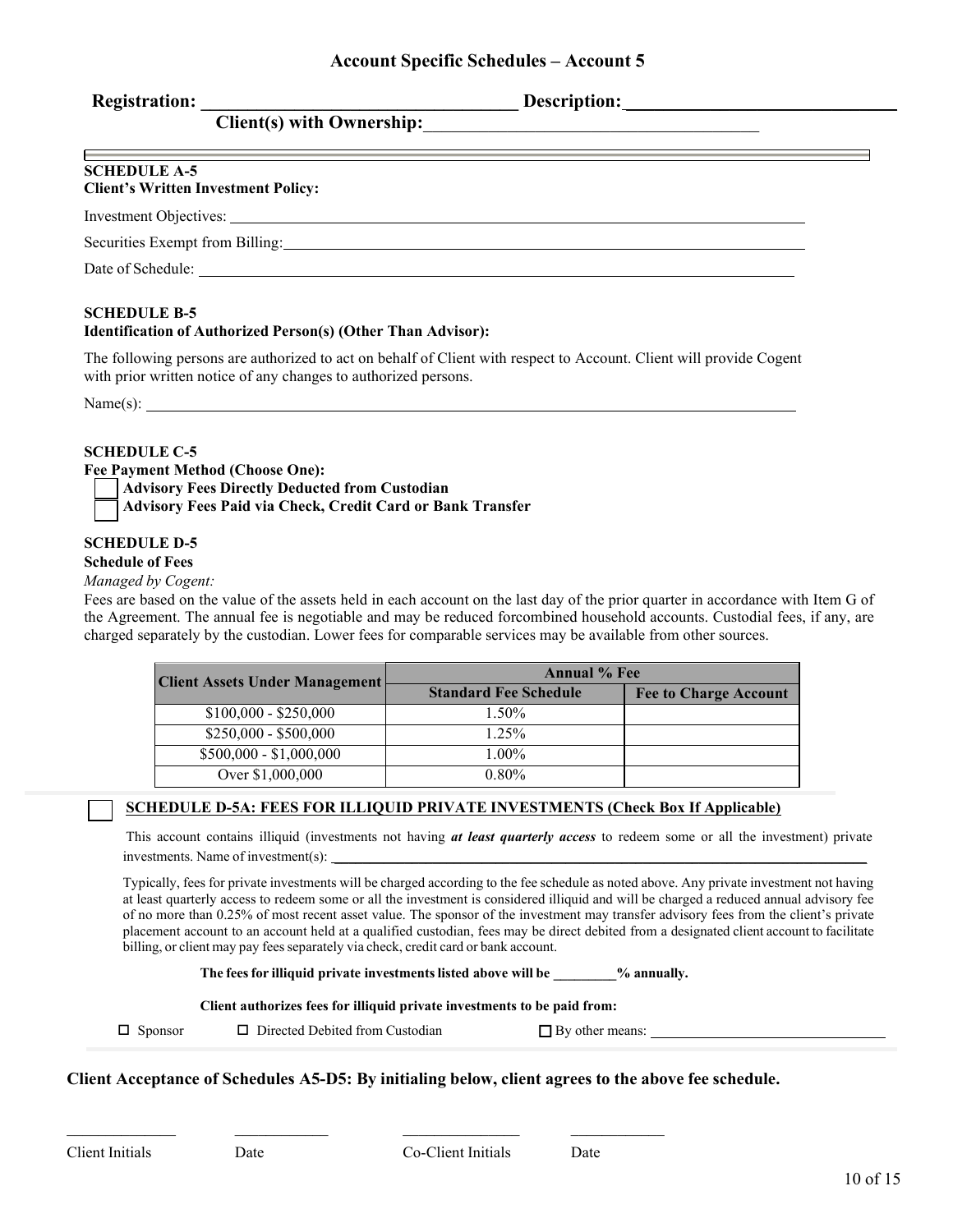| <b>Registration:</b> |  |
|----------------------|--|
|                      |  |

**Registration: \_\_\_\_\_\_\_\_\_\_\_\_\_\_\_\_\_\_\_\_\_\_\_\_\_\_\_\_\_\_\_\_\_\_ Description:** \_\_\_\_\_\_\_\_\_\_\_\_\_\_\_\_\_\_\_\_\_\_\_\_\_\_\_\_\_

| <b>SCHEDULE A-6</b><br><b>Client's Written Investment Policy:</b>                                                                                                                                                              |  |
|--------------------------------------------------------------------------------------------------------------------------------------------------------------------------------------------------------------------------------|--|
|                                                                                                                                                                                                                                |  |
| Securities Exempt from Billing: and the securities of the securities of the securities of the securities of the securities of the securities of the securities of the securities of the securities of the securities of the se |  |
| Date of Schedule:                                                                                                                                                                                                              |  |

### **SCHEDULE B-6**

### **Identification of Authorized Person(s) (Other Than Advisor):**

**Client(s) with Ownership:**\_\_\_\_\_\_\_\_\_\_\_\_\_\_\_\_\_\_\_\_\_\_\_\_\_\_\_\_\_\_\_\_\_\_\_\_

The following persons are authorized to act on behalf of Client with respect to Account. Client will provide Cogent with prior written notice of any changes to authorized persons.

 $Name(s): \_\_$ 

### **SCHEDULE C-6**

**Fee Payment Method (Choose One):** 

**Advisory Fees Directly Deducted from Custodian**

**Advisory Fees Paid via Check, Credit Card or Bank Transfer**

### **SCHEDULE D-6**

### **Schedule of Fees**

### *Managed by Cogent:*

Fees are based on the value of the assets held in each account on the last day of the prior quarter in accordance with Item G of the Agreement. The annual fee is negotiable and may be reduced forcombined household accounts. Custodial fees, if any, are charged separately by the custodian. Lower fees for comparable services may be available from other sources.

| <b>Client Assets Under Management</b> | <b>Annual % Fee</b>          |                              |
|---------------------------------------|------------------------------|------------------------------|
|                                       | <b>Standard Fee Schedule</b> | <b>Fee to Charge Account</b> |
| $$100,000 - $250,000$                 | $1.50\%$                     |                              |
| $$250,000 - $500,000$                 | $1.25\%$                     |                              |
| $$500,000 - $1,000,000$               | $1.00\%$                     |                              |
| Over \$1,000,000                      | $0.80\%$                     |                              |

### **SCHEDULE D-6A: FEES FOR ILLIQUID PRIVATE INVESTMENTS (Check Box If Applicable)**

This account contains illiquid (investments not having *at least quarterly access* to redeem some or all the investment) private investments. Name of investment(s):

Typically, fees for private investments will be charged according to the fee schedule as noted above. Any private investment not having at least quarterly access to redeem some or all the investment is considered illiquid and will be charged a reduced annual advisory fee of no more than 0.25% of most recent asset value. The sponsor of the investment may transfer advisory fees from the client's private placement account to an account held at a qualified custodian, fees may be direct debited from a designated client account to facilitate billing, or client may pay fees separately via check, credit card or bank account.

**The feesfor illiquid private investmentslisted above will be \_\_\_\_\_\_\_\_\_% annually.**

#### **Client authorizes fees for illiquid private investments to be paid from:**

\_\_\_\_\_\_\_\_\_\_\_\_\_\_ \_\_\_\_\_\_\_\_\_\_\_\_ \_\_\_\_\_\_\_\_\_\_\_\_\_\_\_ \_\_\_\_\_\_\_\_\_\_\_\_

 $\Box$  Sponsor  $\Box$  Directed Debited from Custodian

 $\Box$  By other means:  $\Box$ 

### **Client Acceptance of Schedules A6-D6: By initialing below, client agrees to the above fee schedule.**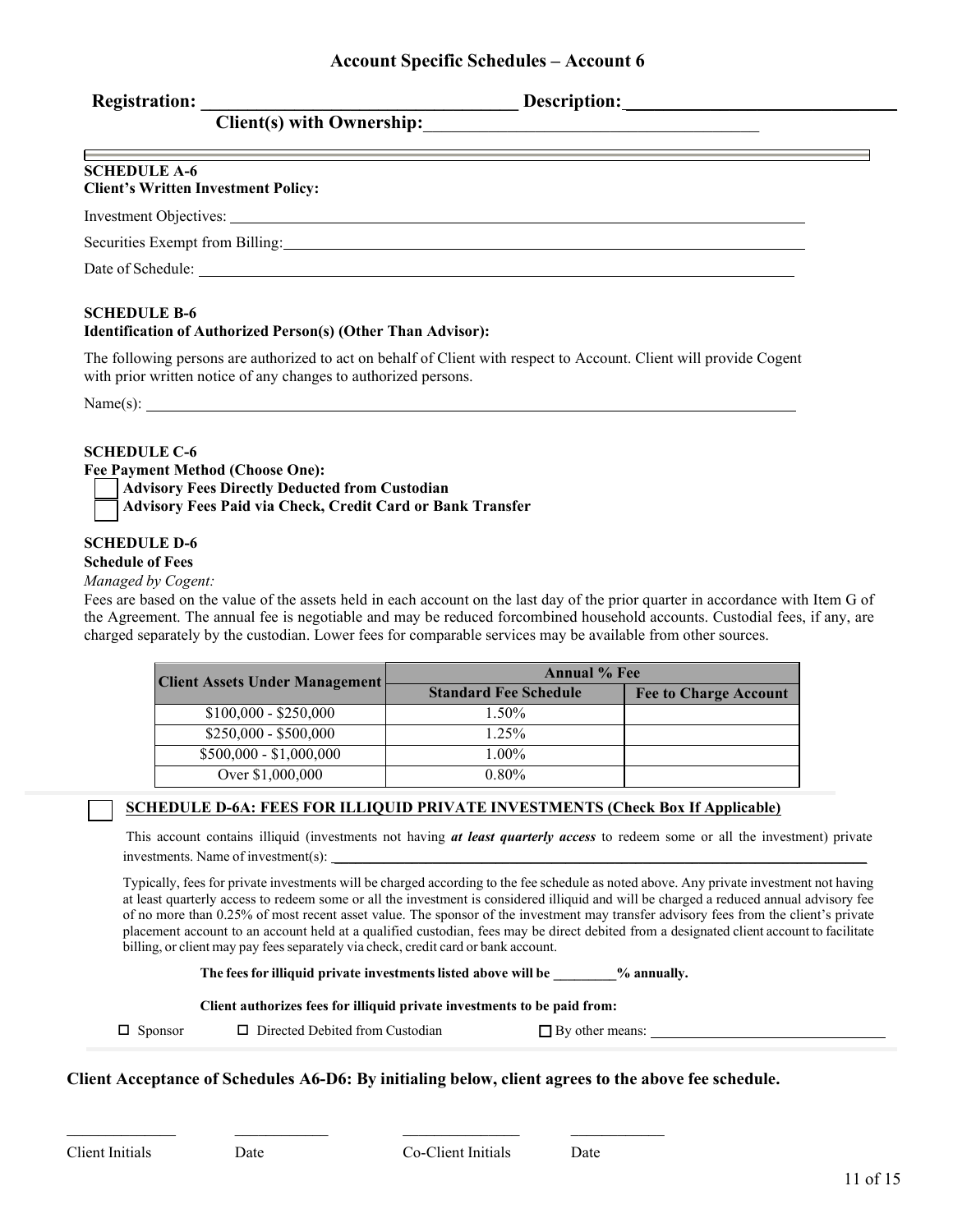| <b>Registration:</b> |  |
|----------------------|--|
|                      |  |

**Registration: \_\_\_\_\_\_\_\_\_\_\_\_\_\_\_\_\_\_\_\_\_\_\_\_\_\_\_\_\_\_\_\_\_\_ Description:** \_\_\_\_\_\_\_\_\_\_\_\_\_\_\_\_\_\_\_\_\_\_\_\_\_\_\_\_\_

| <b>SCHEDULE A-7</b><br><b>Client's Written Investment Policy:</b>                                                                                                                                                              |  |
|--------------------------------------------------------------------------------------------------------------------------------------------------------------------------------------------------------------------------------|--|
| Investment Objectives: University of the Contract of the Contract of the Contract of the Contract of the Contract of the Contract of the Contract of the Contract of the Contract of the Contract of the Contract of the Contr |  |
| Securities Exempt from Billing: No. 1996. The Securities Exempt from Billing:                                                                                                                                                  |  |
| Date of Schedule:                                                                                                                                                                                                              |  |

### **SCHEDULE B-7**

### **Identification of Authorized Person(s) (Other Than Advisor):**

**Client(s) with Ownership:**\_\_\_\_\_\_\_\_\_\_\_\_\_\_\_\_\_\_\_\_\_\_\_\_\_\_\_\_\_\_\_\_\_\_\_\_

The following persons are authorized to act on behalf of Client with respect to Account. Client will provide Cogent with prior written notice of any changes to authorized persons.

 $Name(s): \_\_$ 

### **SCHEDULE C-7**

**Fee Payment Method (Choose One):** 

**Advisory Fees Directly Deducted from Custodian**

**Advisory Fees Paid via Check, Credit Card or Bank Transfer**

### **SCHEDULE D-7**

### **Schedule of Fees**

### *Managed by Cogent:*

Fees are based on the value of the assets held in each account on the last day of the prior quarter in accordance with Item G of the Agreement. The annual fee is negotiable and may be reduced forcombined household accounts. Custodial fees, if any, are charged separately by the custodian. Lower fees for comparable services may be available from other sources.

| <b>Client Assets Under Management</b> | <b>Annual % Fee</b>          |                              |
|---------------------------------------|------------------------------|------------------------------|
|                                       | <b>Standard Fee Schedule</b> | <b>Fee to Charge Account</b> |
| $$100,000 - $250,000$                 | $1.50\%$                     |                              |
| $$250,000 - $500,000$                 | $1.25\%$                     |                              |
| $$500,000 - $1,000,000$               | $1.00\%$                     |                              |
| Over \$1,000,000                      | $0.80\%$                     |                              |

### **SCHEDULE D-7A: FEES FOR ILLIQUID PRIVATE INVESTMENTS (Check Box If Applicable)**

This account contains illiquid (investments not having *at least quarterly access* to redeem some or all the investment) private investments. Name of investment(s):

Typically, fees for private investments will be charged according to the fee schedule as noted above. Any private investment not having at least quarterly access to redeem some or all the investment is considered illiquid and will be charged a reduced annual advisory fee of no more than 0.25% of most recent asset value. The sponsor of the investment may transfer advisory fees from the client's private placement account to an account held at a qualified custodian, fees may be direct debited from a designated client account to facilitate billing, or client may pay fees separately via check, credit card or bank account.

**The feesfor illiquid private investmentslisted above will be \_\_\_\_\_\_\_\_\_% annually.**

#### **Client authorizes fees for illiquid private investments to be paid from:**

\_\_\_\_\_\_\_\_\_\_\_\_\_\_ \_\_\_\_\_\_\_\_\_\_\_\_ \_\_\_\_\_\_\_\_\_\_\_\_\_\_\_ \_\_\_\_\_\_\_\_\_\_\_\_

 $\Box$  Sponsor  $\Box$  Directed Debited from Custodian

 $\Box$  By other means:  $\Box$ 

**Client Acceptance of Schedules A7-D7: By initialing below, client agrees to the above fee schedule.**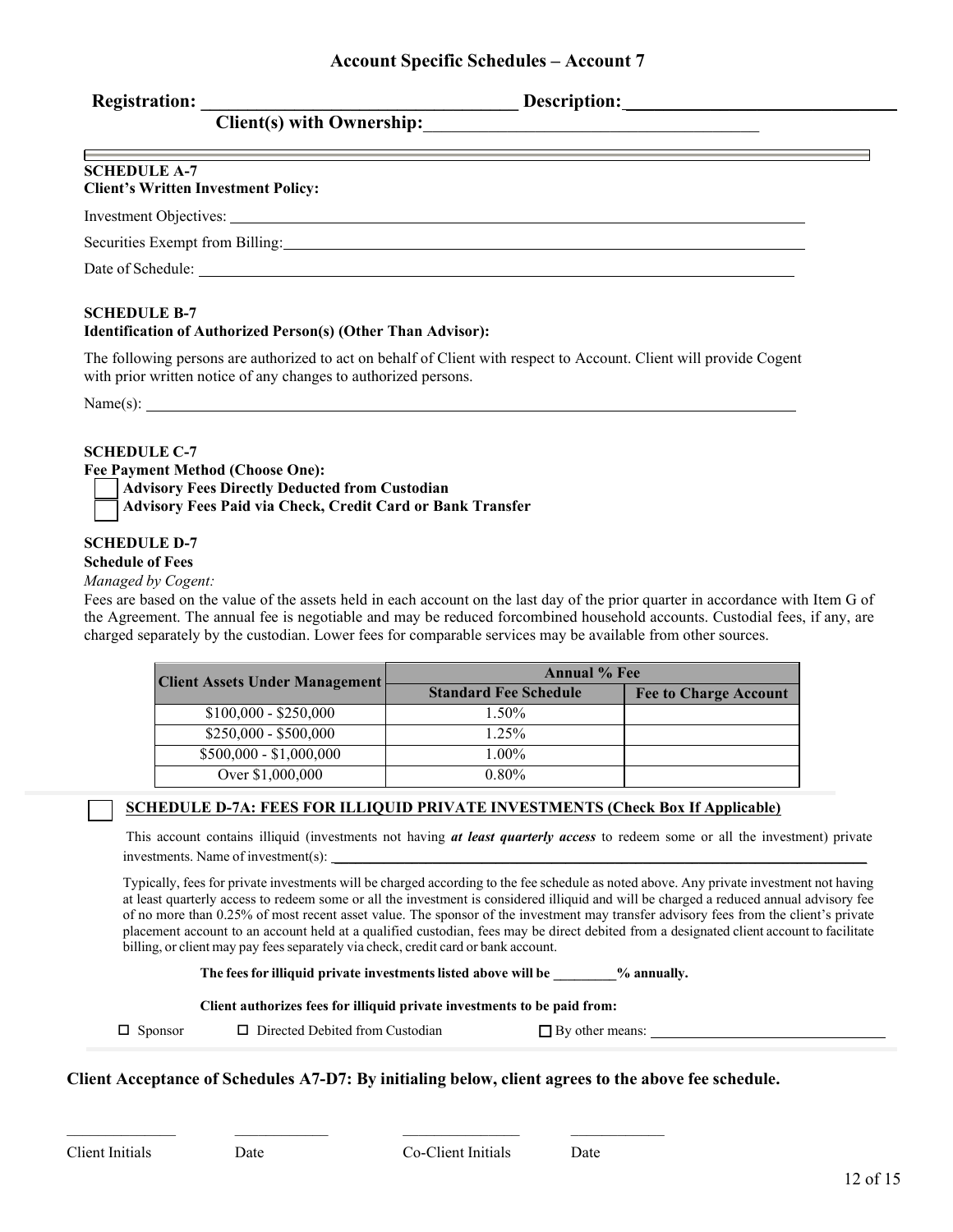| <b>Registration:</b> |  |
|----------------------|--|
|                      |  |

**Registration: \_\_\_\_\_\_\_\_\_\_\_\_\_\_\_\_\_\_\_\_\_\_\_\_\_\_\_\_\_\_\_\_\_\_ Description:** \_\_\_\_\_\_\_\_\_\_\_\_\_\_\_\_\_\_\_\_\_\_\_\_\_\_\_\_\_

| <b>SCHEDULE A-8</b><br><b>Client's Written Investment Policy:</b>       |  |
|-------------------------------------------------------------------------|--|
|                                                                         |  |
| Securities Exempt from Billing: and the securities exempt from Billing: |  |
| Date of Schedule:                                                       |  |

### **SCHEDULE B-8**

### **Identification of Authorized Person(s) (Other Than Advisor):**

**Client(s) with Ownership:**\_\_\_\_\_\_\_\_\_\_\_\_\_\_\_\_\_\_\_\_\_\_\_\_\_\_\_\_\_\_\_\_\_\_\_\_

The following persons are authorized to act on behalf of Client with respect to Account. Client will provide Cogent with prior written notice of any changes to authorized persons.

 $Name(s): \_\_$ 

### **SCHEDULE C-8**

**Fee Payment Method (Choose One):** 

**Advisory Fees Directly Deducted from Custodian**

**Advisory Fees Paid via Check, Credit Card or Bank Transfer**

### **SCHEDULE D-8**

### **Schedule of Fees**

### *Managed by Cogent:*

Fees are based on the value of the assets held in each account on the last day of the prior quarter in accordance with Item G of the Agreement. The annual fee is negotiable and may be reduced forcombined household accounts. Custodial fees, if any, are charged separately by the custodian. Lower fees for comparable services may be available from other sources.

| <b>Client Assets Under Management</b> | <b>Annual % Fee</b>          |                              |
|---------------------------------------|------------------------------|------------------------------|
|                                       | <b>Standard Fee Schedule</b> | <b>Fee to Charge Account</b> |
| $$100,000 - $250,000$                 | $1.50\%$                     |                              |
| $$250,000 - $500,000$                 | $1.25\%$                     |                              |
| $$500,000 - $1,000,000$               | $1.00\%$                     |                              |
| Over \$1,000,000                      | $0.80\%$                     |                              |

### **SCHEDULE D-8A: FEES FOR ILLIQUID PRIVATE INVESTMENTS (Check Box If Applicable)**

This account contains illiquid (investments not having *at least quarterly access* to redeem some or all the investment) private investments. Name of investment(s):

Typically, fees for private investments will be charged according to the fee schedule as noted above. Any private investment not having at least quarterly access to redeem some or all the investment is considered illiquid and will be charged a reduced annual advisory fee of no more than 0.25% of most recent asset value. The sponsor of the investment may transfer advisory fees from the client's private placement account to an account held at a qualified custodian, fees may be direct debited from a designated client account to facilitate billing, or client may pay fees separately via check, credit card or bank account.

**The feesfor illiquid private investmentslisted above will be \_\_\_\_\_\_\_\_\_% annually.**

#### **Client authorizes fees for illiquid private investments to be paid from:**

 $\Box$  Sponsor  $\Box$  Directed Debited from Custodian

\_\_\_\_\_\_\_\_\_\_\_\_\_\_ \_\_\_\_\_\_\_\_\_\_\_\_ \_\_\_\_\_\_\_\_\_\_\_\_\_\_\_ \_\_\_\_\_\_\_\_\_\_\_\_

 $\Box$  By other means:  $\Box$ 

### **Client Acceptance of Schedules A8-D8: By initialing below, client agrees to the above fee schedule.**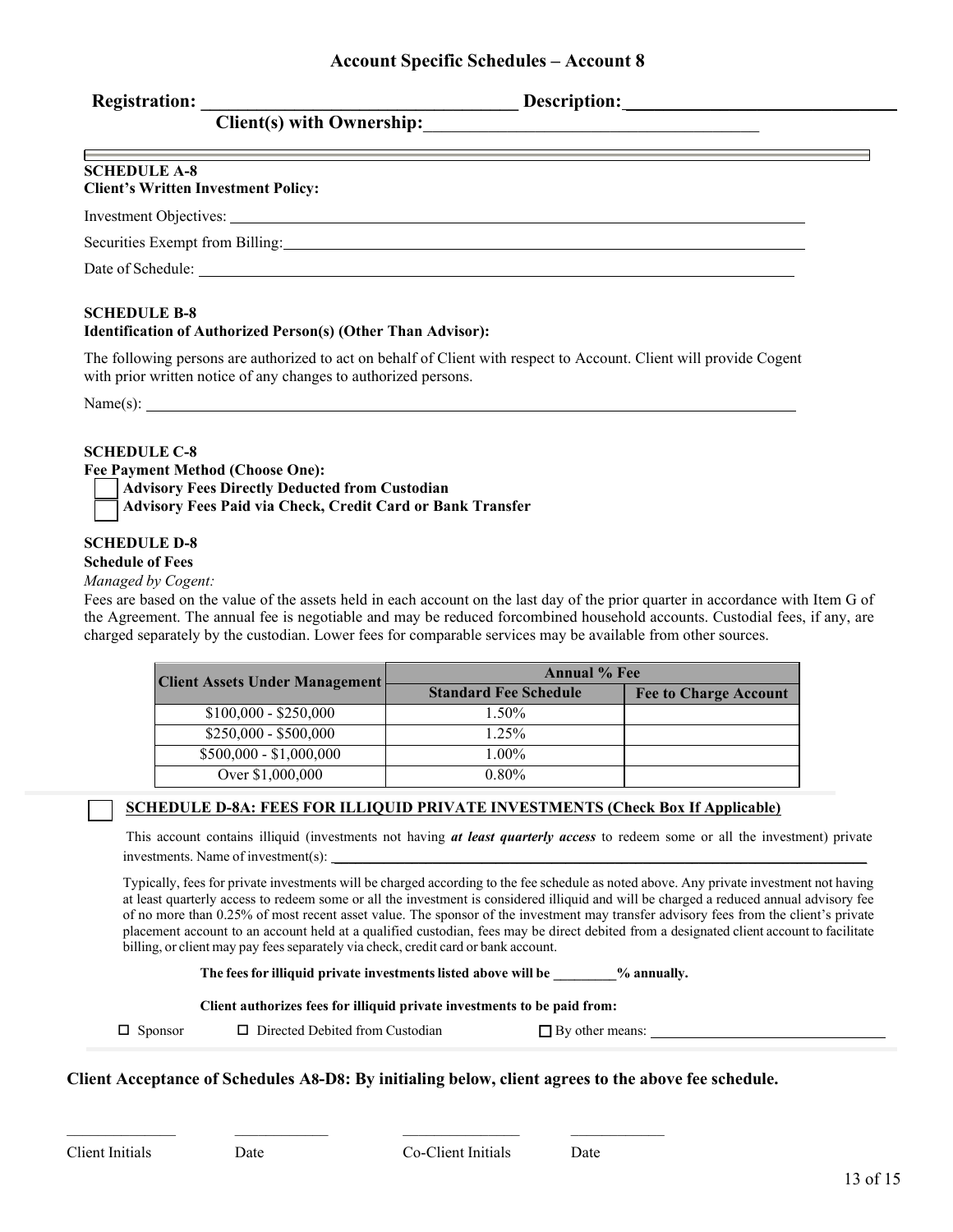|  | <b>Registration:</b> |  |
|--|----------------------|--|
|  |                      |  |

**Registration: \_\_\_\_\_\_\_\_\_\_\_\_\_\_\_\_\_\_\_\_\_\_\_\_\_\_\_\_\_\_\_\_\_\_ Description:** \_\_\_\_\_\_\_\_\_\_\_\_\_\_\_\_\_\_\_\_\_\_\_\_\_\_\_\_\_

| <b>SCHEDULE A-9</b><br><b>Client's Written Investment Policy:</b> |  |
|-------------------------------------------------------------------|--|
|                                                                   |  |
| Securities Exempt from Billing:                                   |  |
| Date of Schedule:                                                 |  |

### **SCHEDULE B-9**

### **Identification of Authorized Person(s) (Other Than Advisor):**

**Client(s) with Ownership:**\_\_\_\_\_\_\_\_\_\_\_\_\_\_\_\_\_\_\_\_\_\_\_\_\_\_\_\_\_\_\_\_\_\_\_\_

The following persons are authorized to act on behalf of Client with respect to Account. Client will provide Cogent with prior written notice of any changes to authorized persons.

 $Name(s): \_\_$ 

### **SCHEDULE C-9**

**Fee Payment Method (Choose One):** 

**Advisory Fees Directly Deducted from Custodian**

**Advisory Fees Paid via Check, Credit Card or Bank Transfer**

### **SCHEDULE D-9**

#### **Schedule of Fees**

#### *Managed by Cogent:*

Fees are based on the value of the assets held in each account on the last day of the prior quarter in accordance with Item G of the Agreement. The annual fee is negotiable and may be reduced forcombined household accounts. Custodial fees, if any, are charged separately by the custodian. Lower fees for comparable services may be available from other sources.

| <b>Client Assets Under Management</b> | <b>Annual % Fee</b>          |                              |
|---------------------------------------|------------------------------|------------------------------|
|                                       | <b>Standard Fee Schedule</b> | <b>Fee to Charge Account</b> |
| $$100,000 - $250,000$                 | $1.50\%$                     |                              |
| $$250,000 - $500,000$                 | $1.25\%$                     |                              |
| $$500,000 - $1,000,000$               | $1.00\%$                     |                              |
| Over \$1,000,000                      | $0.80\%$                     |                              |

### **SCHEDULE D-9A: FEES FOR ILLIQUID PRIVATE INVESTMENTS (Check Box If Applicable)**

This account contains illiquid (investments not having *at least quarterly access* to redeem some or all the investment) private investments. Name of investment(s):

Typically, fees for private investments will be charged according to the fee schedule as noted above. Any private investment not having at least quarterly access to redeem some or all the investment is considered illiquid and will be charged a reduced annual advisory fee of no more than 0.25% of most recent asset value. The sponsor of the investment may transfer advisory fees from the client's private placement account to an account held at a qualified custodian, fees may be direct debited from a designated client account to facilitate billing, or client may pay fees separately via check, credit card or bank account.

**The feesfor illiquid private investmentslisted above will be \_\_\_\_\_\_\_\_\_% annually.**

#### **Client authorizes fees for illiquid private investments to be paid from:**

 $\Box$  Sponsor  $\Box$  Directed Debited from Custodian

\_\_\_\_\_\_\_\_\_\_\_\_\_\_ \_\_\_\_\_\_\_\_\_\_\_\_ \_\_\_\_\_\_\_\_\_\_\_\_\_\_\_ \_\_\_\_\_\_\_\_\_\_\_\_

 $\Box$  By other means:  $\Box$ 

### **Client Acceptance of Schedules A9-D9: By initialing below, client agrees to the above fee schedule.**